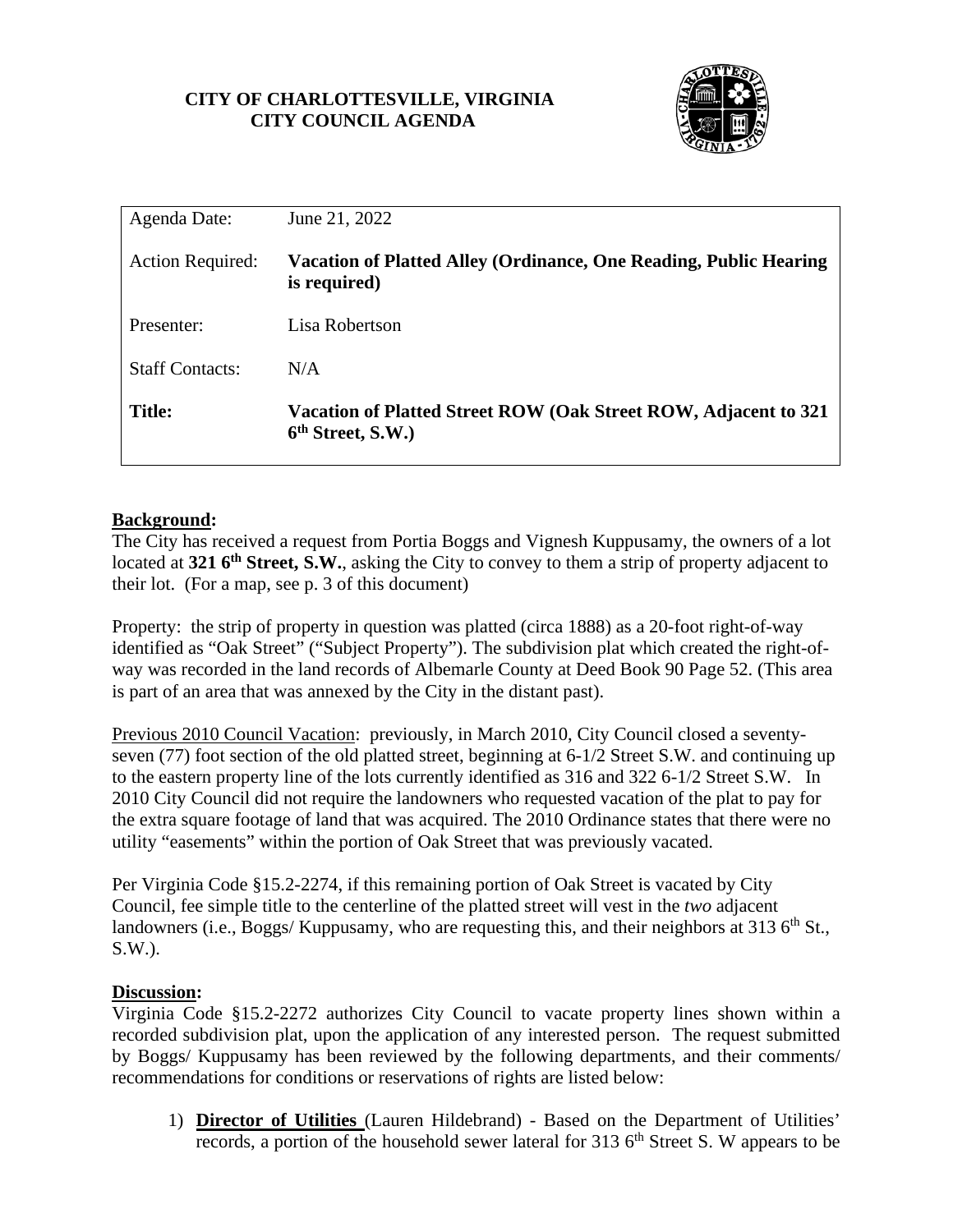located in the ROW. Any ordinance vacating the area would need to reserve a utility easement

- 2) **Director of Public Works** (Stacey Smalls) no comments or recommendations.
- 3) **Director of Neighborhood Development Services** (James Freas)- no comments or recommendations
- **4) Office of Community Solutions** (Alex Ikefuna) no concerns; recommends that they utility easement be reserved per Utility Director's notes
- 5)
- 6) **Director of Economic Development** (Chris Engel) no comments or recommendations
- 7) **Director of Parks and Recreation** (Dana Kasler) no comments or recommendations

**Budgetary Impact:** none identified by any department director

**Community Engagement:** a public hearing is required, per Va. Code §15.2-2272(2)

**Alignment with Council Vision Areas and Strategic Plan:** not indicated by any department director

**Staff Recommendation –** the City Attorney's Office agrees with the Director of Utilities that reservation of an easement for existing utilities is essential, and recommends that any vacation be subject to the requirement that the owners of 313 and 321 all execute a written deed of easement conveying a standard utility easement to the City.

*Suggested motion:* 

# **Attachment**:

- Proposed Ordinance
- GIS Map Reference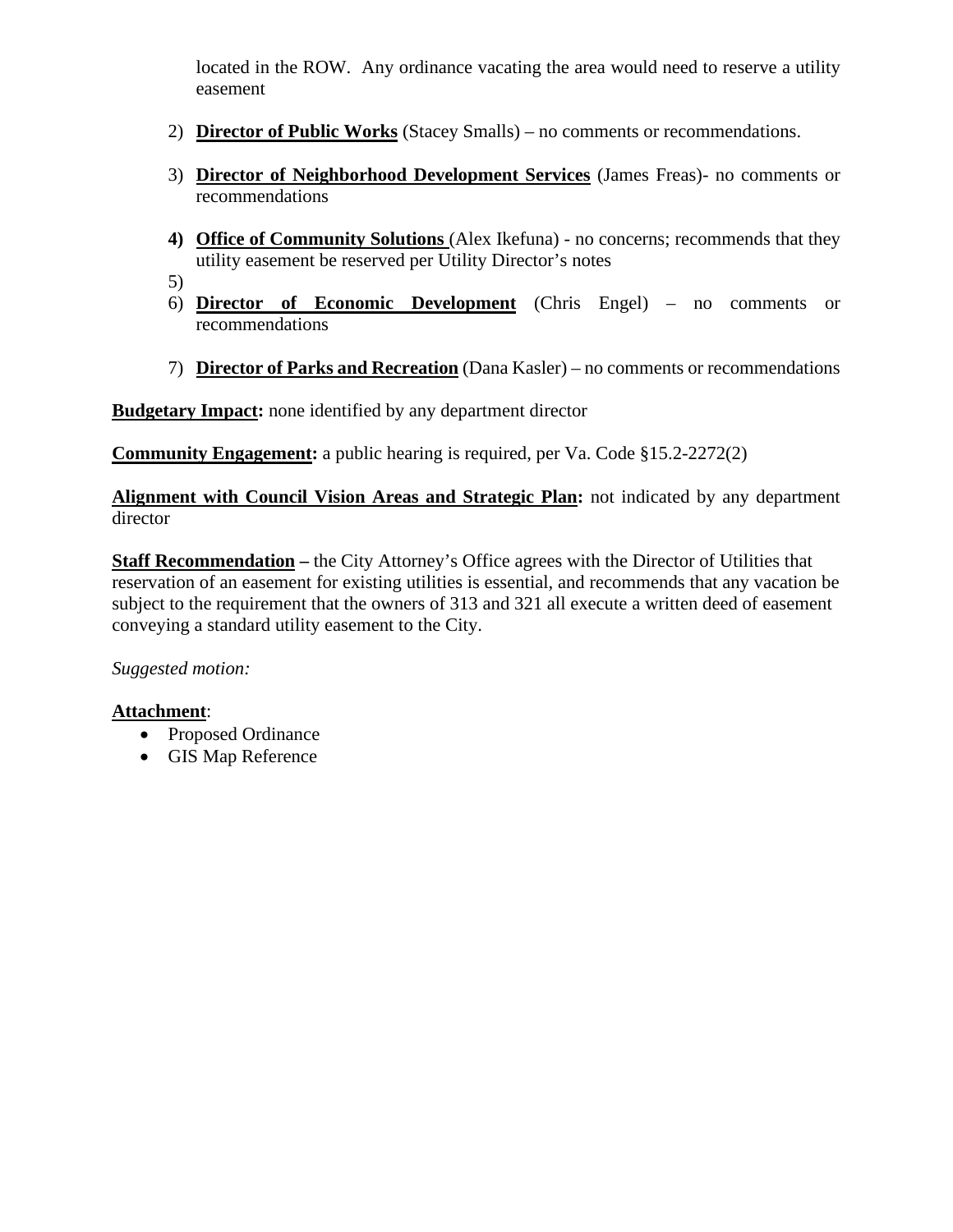#### **ORDINANCE**

#### **CLOSING, VACATING AND DISCONTINUING THAT PORTION OF OAK STREET, AN UNACCEPTED RIGHT OF WAY, BETWEEN 6TH STREET AND 6-1/2 STREET, S.W., ADJACENT TO PARCELS 98 AND 184 ON CITY REAL ESTATE TAX MAP 29**

WHEREAS Portia Boggs and Vignesh Kuppusamy, the owners of the property at 321  $6<sup>th</sup>$  Street, S.W., have petitioned the City to close a portion of Oak Street, an unaccepted right-of-way running from 6th Street, S.W. in a westerly direction to the property line(s) for 316 and 322 6-1/2 Street, S.E., adjoining Parcels 98 and 184 on City Tax Map 29 ("Subject Street"); and

WHERAS the portion of Oak Street that is the subject of this petition was created circa 1888, by a subdivision plat recorded in the Albemarle County land records at Deed Book 90 Page 52, and subsequently annexed into the City of Charlottesville; however, there is no known record of the City Council ever having formally accepted the area within the 20-foot Oak Street platted right-of-way; and

WHEREAS, by ordinance adopted March 15, 2010, this City Council previously vacated a different segment of the platted Oak Street right-of-way adjoining Parcels 97 and 185 on City Real Estate Tax Map 29 (316 and 322 6-1/2 Street, S.W., respectively); and

WHEREAS the owners of property adjoining the Subject Street (e.g., 313 and 321 6<sup>th</sup> Street, S.W.) have been notified of this petition, and notice has been given to the public pursuant to Virginia Code Sections 15.2-2204 and 15.2-2272, and a public hearing by the City Council was held on June 21, 2010; and

WHEREAS after due consideration of the petition this Council finds and determines that the petitioners' request should be granted; now, therefore

BE IT ORDAINED by the Council of the City of Charlottesville, Virginia that the Subject Street is hereby closed, vacated and abandoned, subject to the City's reservation of a utility easement and the execution of a permanent utility easement in favor of the City centered upon any utility line existing within the area of the Subject Street, said area being more particularly described as follows:

A twenty (20) foot platted street, designated as Oak Street, running from  $6<sup>th</sup>$  Street, S.W. for the entire length of the adjoining lots identified on 2022 City Real Estate Tax Map 29 Parcels 98 and 184 (313 and 321 6<sup>th</sup> Street, S.W., respectively).

BE IT FURTHER ORDAINED that the execution of a deed of easement for a permanent utility easement in favor of the City of Charlottesville, centered on the existing utility line(s) located within the Subject Street area, is hereby made an express condition precedent to the closing, vacation and abandonment of the area within the Subject Street; and

BE IT FURTHER ORDAINED that this Ordinance shall take effect on the date as of which both of the following conditions have been satisfied ("Effective Date") : (i) all of the owners of property at 313 and 331 6<sup>th</sup> Street, S.W. have fully executed and delivered to the City Attorney a deed of easement satisfactory to the City Attorney and the Director of Utilities, conveying to the City a permanent utility easement for all utility lines currently in place within the Subject Street, and (ii) 60 days have expired from the date of City Council's vote to approve this Ordinance, and no appeal from City Council's enactment of this ordinance is filed of record within the Charlotteville Circuit Court. The City Attorney and City Manager are authorized to take all actions necessary to carry out the actions authorized by this Ordinance, and, on or after the Effective Date to record an attested copy of this Ordinance within the Street Closing Book within the land records of the Charlottesville Circuit Court, and to record the original deeds of easement, within 9said land records.